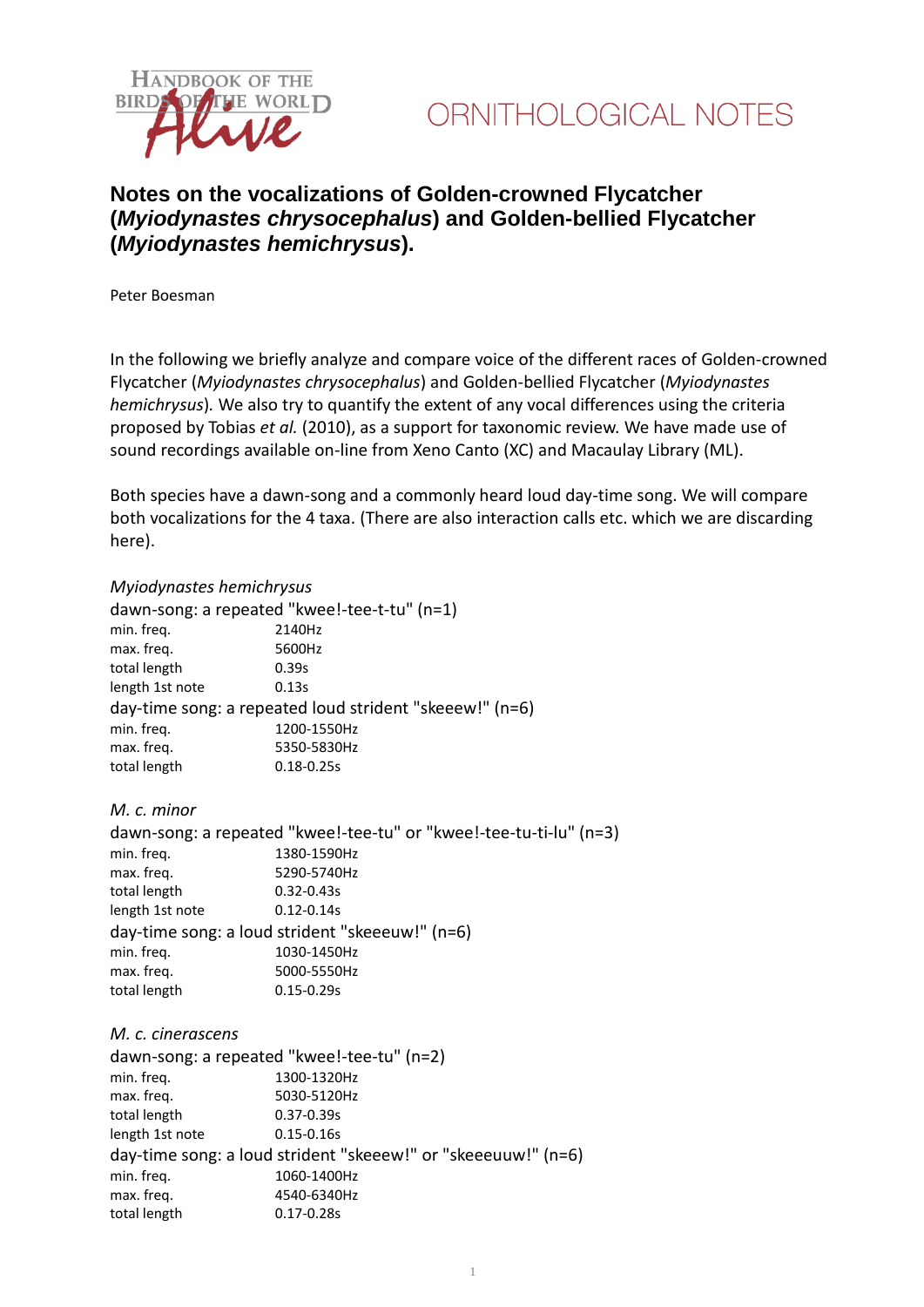

# ORNITHOLOGICAL NOTES



Figure 1: from top to bottom: dawn song (left) and day-time song (right) of *M. hemichrysus*, *M.c.minor, M.c.cinerascens* and *M. c. chrysocephalus*